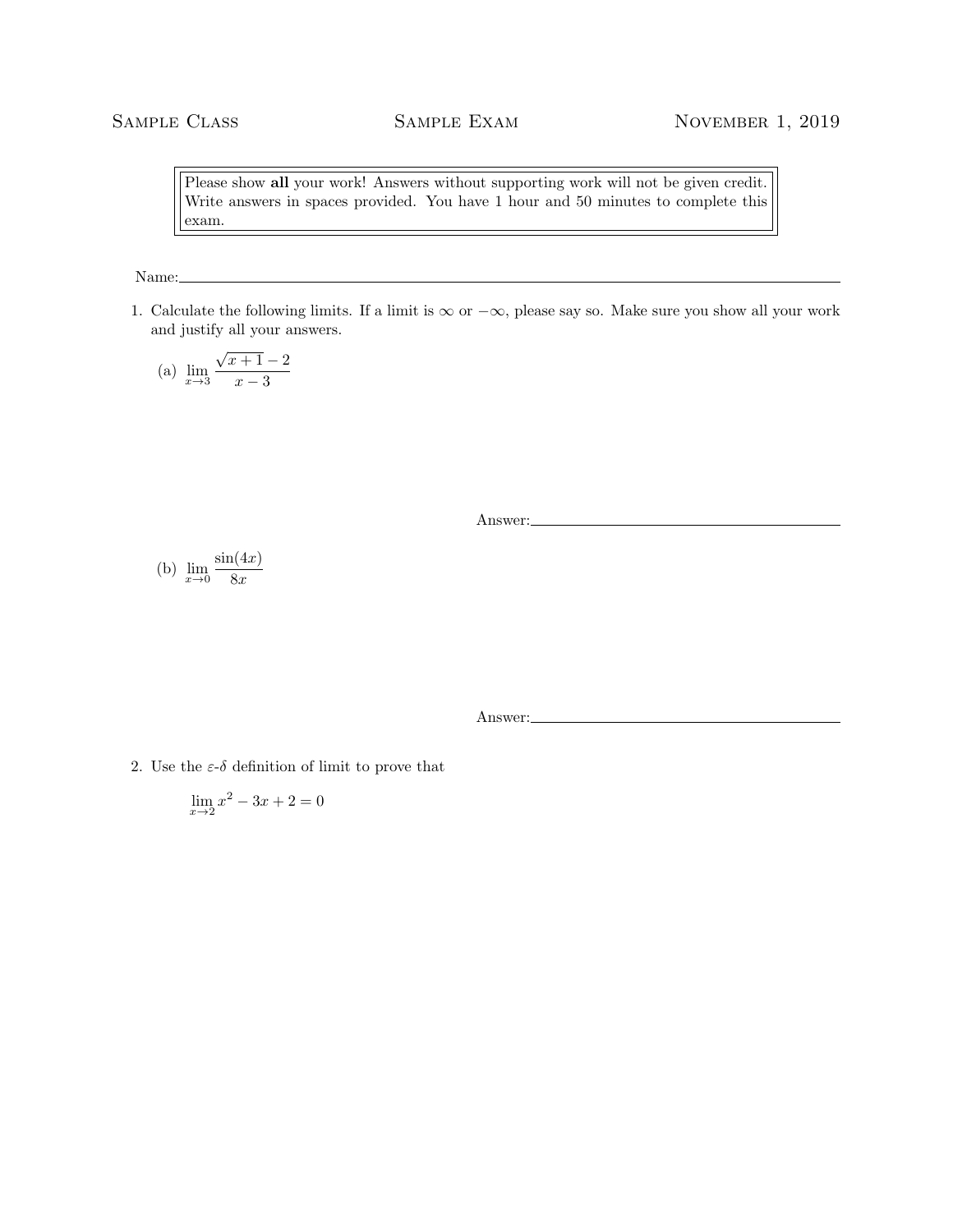3. If  $h(x) = \sqrt{x^2 + 2} - 1$ , find a **non-trivial** decomposition of h into f and g such that  $h = f \circ g$ .



4. Find the first two derivatives of the function  $f(x) = x^2 \cos(x)$ . Simplify your answers as much as possible. Show all your work.

$$
f'(x) = \underline{\hspace{2cm}}
$$